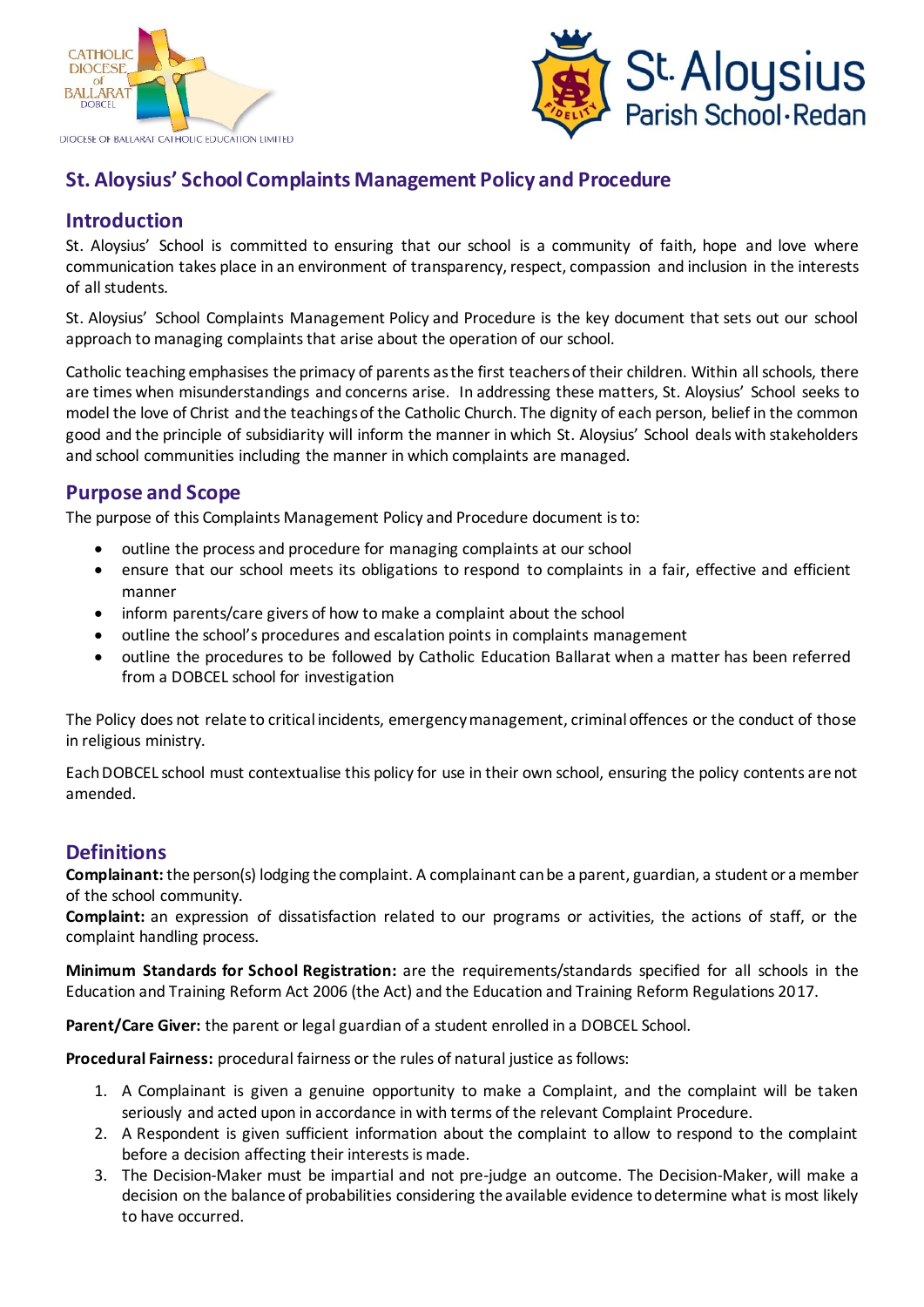**Respondent:** the person against whom the complaint has been raised.

**School:** means a Catholic primary or secondary school operating under the governance of DOBCEL.

**Serious complaint** a serious complaint is one requiring urgent action or which could have serious consequences for the parties concerned or others, resulting from a serious breach of legislation, school policy or procedure. The complaint may be in relation to issues about student behaviour management, bullying or harassment, drug or alcohol use, damage or loss of personal or school property, student wellbeing or the requirement for adjustment to learning for students. Serious complaints may be complex or those of a whole school nature.

**Student:** a child or person enrolled in a DOBCEL school.

**Support Person** may accompany the Complainant to meetings. The support person's role is to listen. They may make notes and mayoccasionally speak tothe Complainant to clarifywhat they are saying.The support person does not speak on behalf of the Complainant.

## **Principles**

## **Human dignity**

Our common humanity requires respect for and support of the sanctity and worth of every human life. All other rights and responsibilities flow from the concept of human dignity. This principle is deemed as the central aspect of the Church's social teaching. The belief that each life has value is shared with International Human Rights which are universal, inviolable and inalienable.<sup>1</sup>

**Solidarity and Synodality** involving the breadth of the diocesan community

Synodality involves the active participation of all members of the Church in its processes of discernment, consultation and co-operation at every level of decision-making and mission. Every member of the People of God is involved, though with varied roles and contributions.<sup>2</sup>

Solidarity, on the other hand, presupposes a commitment to a more just social order and urges each to consider the impact of how they live and interact with others from the point of view of justice. Being in solidarity means recognising others as equals and actively working for their good. <sup>3</sup>

**Subsidiarity** in fostering local expressions of the Church's common mission

All people have the right to participate in decisions that affect their lives. Thus, decisions should be made at the most appropriate level, by the people most affected by the decision and by those who exercise responsibility for carrying out the decision. It also means that those in positions of authority have the responsibility to listen to everyone's voice and make decisions according to the common good.<sup>4</sup> Implementing the principle of subsidiarity supports the interdependence of all decision makers.

# **Policy Statement**

St. Aloysius' School strives to provide positive, clear and effective processes for resolving grievances between the school and parent/guardians or students. This can assist in building strong relationships, dispelling anxiety and ultimately provide a settled and harmonious learning environment. The Complaints Management Policy and Procedures seeks to achieve the restoration of fair and respectful relationships.

 $\overline{a}$ <sup>1</sup> *ibid.*

<sup>2</sup>[http://www.vatican.va/roman\\_curia/congregations/cfaith/cti\\_documents/rc\\_cti\\_20180302\\_sinodalita\\_en.html](http://www.vatican.va/roman_curia/congregations/cfaith/cti_documents/rc_cti_20180302_sinodalita_en.html) ¶ 7, 21. See also *The Light from the Southern Cross, op.cit.,* 5.2.3., p.43

<sup>3</sup> Se[e https://caritas.org.nz/catholic-social-teaching/solidarity](https://caritas.org.nz/catholic-social-teaching/solidarity)

<sup>4</sup> Se[e https://caritas.org.nz/catholic-social-teaching/subsidiarity](https://caritas.org.nz/catholic-social-teaching/subsidiarity). See also *The Light from the Southern Cross, op.cit*., 5.2.1. p.41.

St. Aloysius' School Complaints Management Policy and Procedures 2021 2/6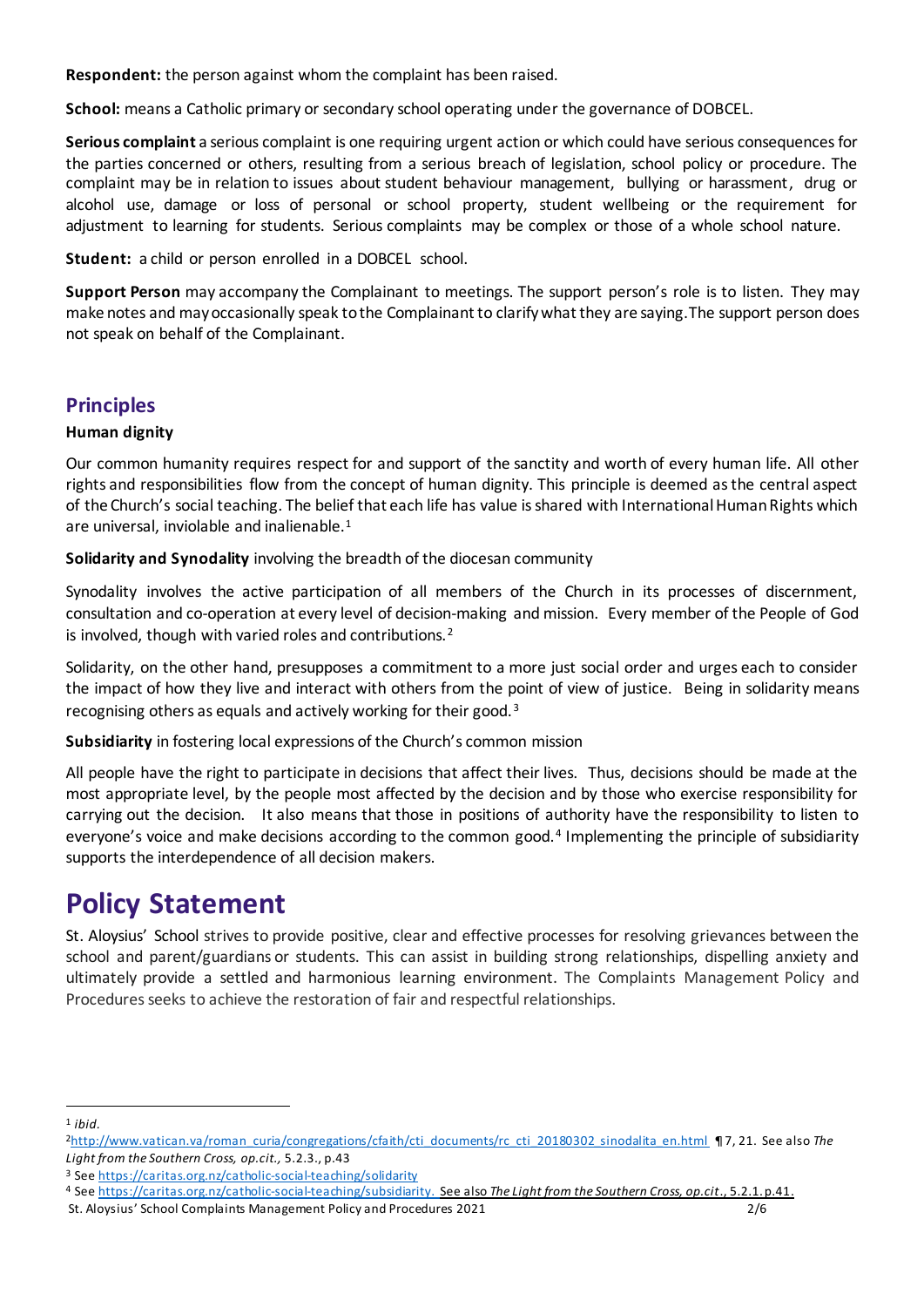St. Aloysius' School endeavours to ensure that complaints are managed and resolved fairly and in a timely manner. This policy and procedures has been developed in accordance with the Diocese of Ballarat Catholic Education Limited (DOBCEL) Complaints Management Policy.

Complaints of a school-based nature are best received and managed at the local school level, with the parties involved expected to act in good faith and work together with respect and openness to achieve an outcome acceptable to all parties.

Unresolved complaints about DOBCEL schools can be referred to Catholic Education Ballarat. A complaint may be raised with Catholic Education Commission of Victoria (CECV) if there is a perceived breach of the Minimum Standards. The CECV acts in accordance with the Memorandum of Understanding with the Victorian Registrations and Qualifications Authority (VRQA) to investigate alleged breaches of the Minimum Standards in accordance with Sections 4.2.2 and 4.2.3 of the Act.

Anonymous complaints will be reviewed, as appropriate. In some situations, complaints may not be able to be fully addressed if they are made anonymously or without sufficient detail provided to enable a fair review or resolution of the matter.

A record will be kept of formal complaints and written anonymous complaints. Awritten record of complaints which relate to the Child Information Sharing Scheme (CISS) and the Family Violence Information Sharing Scheme (FVISS) will be kept.

## **Procedures**

St. Aloysius' School has established procedures for responding to complaints which reflect the expectations of the DOBCEL Board as described in the DOBCEL Complaints Management Policy and Procedures. The school's Complaints Management Policy and Procedures are publicly available on the school's website or by requesting a copy from the school office.

## **Steps for Complaints Management at St. Aloysius' School.**

The St. Aloysius' School Complaints Management Procedures Flowchart (Appendix 1) illustrates the steps in school based complaints management.

#### **Raising a concern**

- In many cases a concern can be addressed informally through communication early in the process. Parent/care givers or students are encouraged to make an appointment to discuss the concern with the student's class teacher. The best way to do this is to contact the school office or to send an email to the staff member to arrange a mutually convenient time for a telephone call or meeting.
- The classroom teacher may be able to resolve the concern or may ask another staff member to assist.
- If the parent/care giver or student does not feel that this approach has addressed the concern they may wish to raise a complaint with a senior member of staff or the Principal.

## **Formalising a complaint**

Formal complaints should be lodged with the Principal. When a complaint is made:

- All parties to a complaint (complainant and school staff) must ensure that during the Complaints Management Procedure:
	- $\circ$  they treat everyone with respect, using appropriate language to present their view of the situation;
	- $\circ$  they treat the content of the complaint and the process as confidential (save that all parties are entitled to seek legal advice, to have a support person and to discuss all matters freely with these people);
	- $\circ$  they do not post details of the complaint, or parties to the complaint on social media or other public forums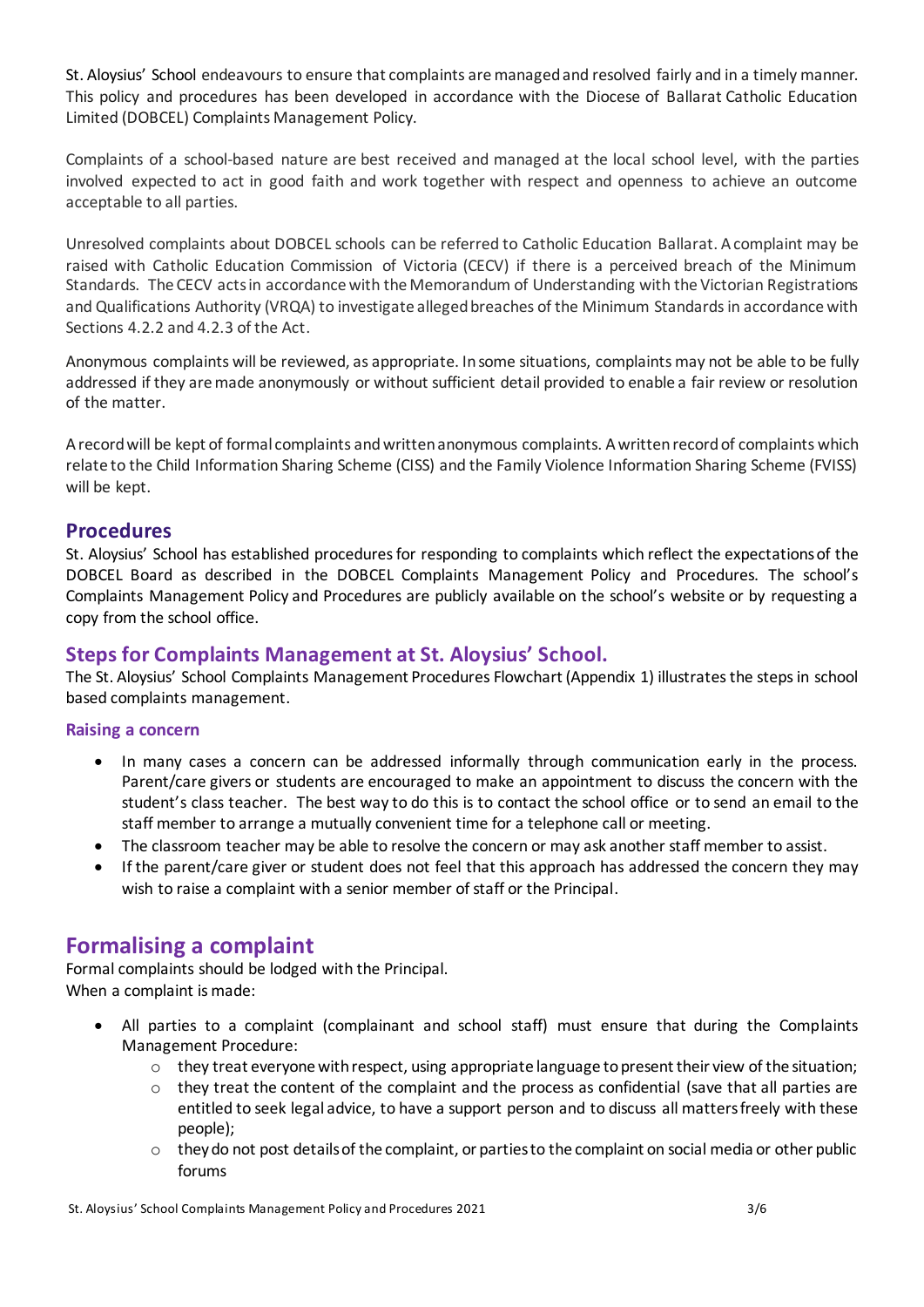- $\circ$  they be prepared to accept the outcome of the process even if it is not their preferred outcome and to work constructively with each other to move forward
- Complaints must be made in writing and can be submitted in a variety of ways including via email and in person. Alternate arrangements can be considered where necessary.
- Typically a complaint will be made where a concern raised has not resulted in a satisfactory outcome for the parent/care giver
- St. Aloysius' School will use the following timeline as a guide to ensure complaints are responded to within an appropriate timeframe:
	- o written acknowledgement of a formal complaint to complainant within **2 working days**
	- o meeting to be arranged to discuss the complaint within **5 working days**
	- o referral to relevant agencies if necessary within **2-5 days** of receiving complaint
	- o inquiry (if required) to be conducted within **one week**
	- o inquiry (if required) to be finalised within **four weeks**
	- o reasons for the findings provided to complainant within one week of finalisation of the complaint review or inquiry.
- All complaints, the actions taken to resolve them, and outcomes of those actions will be documented in a school based data management system and maintained in strict confidence.
- A complainant may withdraw a complaint at any time however, withdrawing a complaint may not prevent an inquiry being undertaken where a duty of care may warrant it.
- No one will be victimised as a result of lodging a formal complaint.
- A person who has raised a complaint may be supported by another person (e.g. a friend or other person) as a support person.
- Complainants will be advised of the outcome of the complaint. This does not include full details of any interventions or actions as a result of the findings for privacy reasons.

An alternative dispute resolution method such as mediation may be used as an option at any stage of the process with the agreement of both parties. St. Aloysius' School may refer parties to support groups and counselling if appropriate.

In making a decision, the Principal must balance the needs and views of the student, parent or care giver, the respondent, other students, the school community and any statutory requirements. This means that there may be times when the outcome of the process will be not in the favour of the complainant. Where this happens, the Principal will work with the complainant to explain the reasons for this and attempt to find a constructive way forward.

The Principal will ensure that the complaint is addressed in a fair and reasonable manner taking into account the evidence and principles of natural justice or procedural fairness.

## **Should the matter not be resolved or if the complaint is about the Principal**

If the matter cannot be resolved at the school level, or if the complaint is about the principal of the school, complaints can be lodged by webform to **Catholic Education Ballarat's Manager Safeguarding and Standards** via <https://ceob.edu.au/office-locations-contacts/feedback-form/> or by post to PO Box 576, Ballarat, Vic 3353.

If the complaint is unable to be resolved to the satisfaction of the complainant, but the matter is however finalised, the complainant may seek alternative independent or other advice, or contact other entities such as the CECV, the VRQA, the Victorian Equal Opportunity and Human Rights Commission, the Victorian Civil and Administrative Tribunal (VCAT) or the courts.

# **Related Policies**

- DOBCEL Enrolment Policy
- *DOBCEL* Behaviour Management Policy
- *DOBCEL Antibullying and Harassment Policy and Procedures*
- DOBCEL PROTECT: Reporting and Responding Obligations Policy

St. Aloysius' School Complaints Management Policy and Procedures 2021 4/6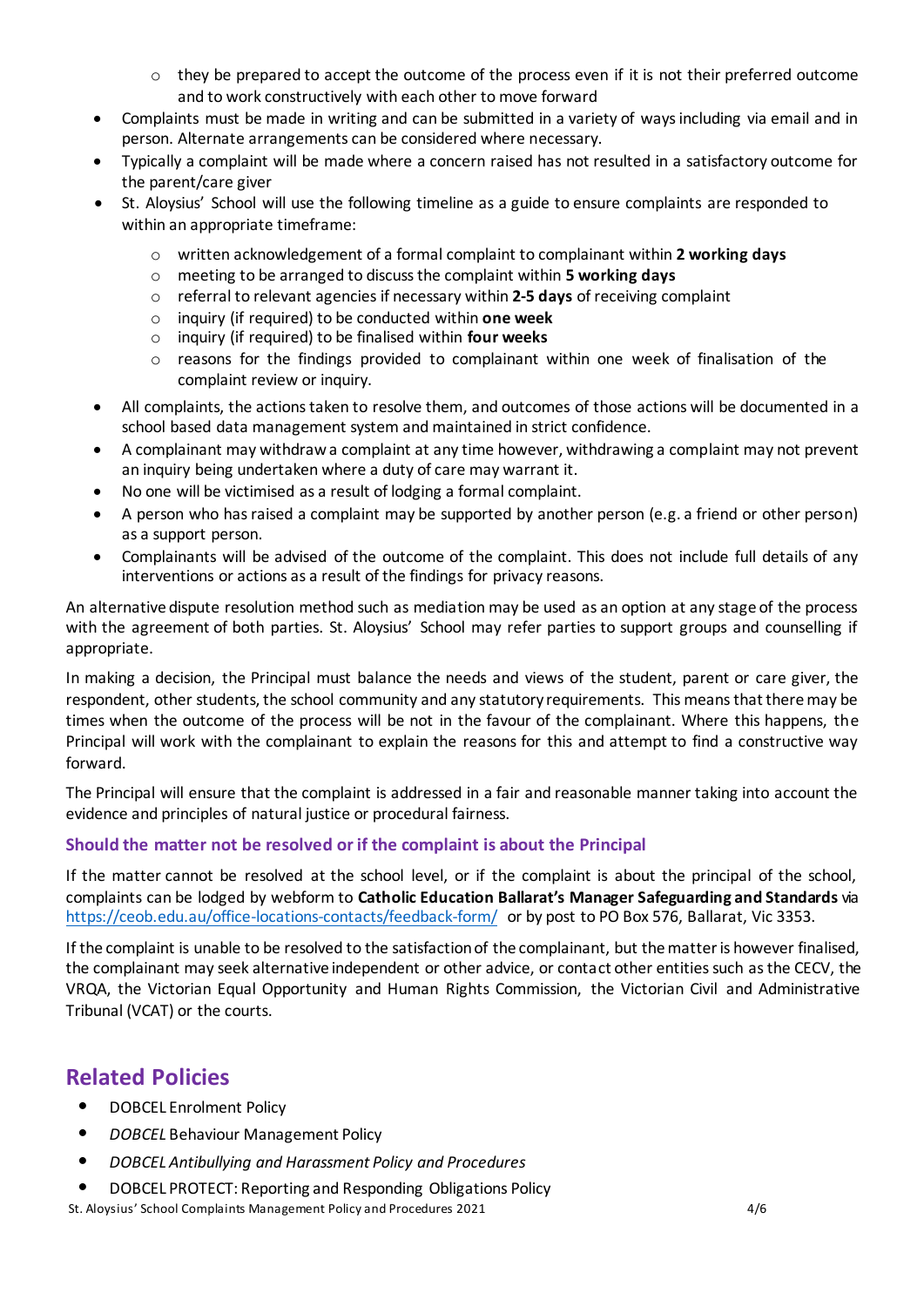• St. Aloysius' School *PROTECT: Reporting and Responding Obligations Procedures for Schools*